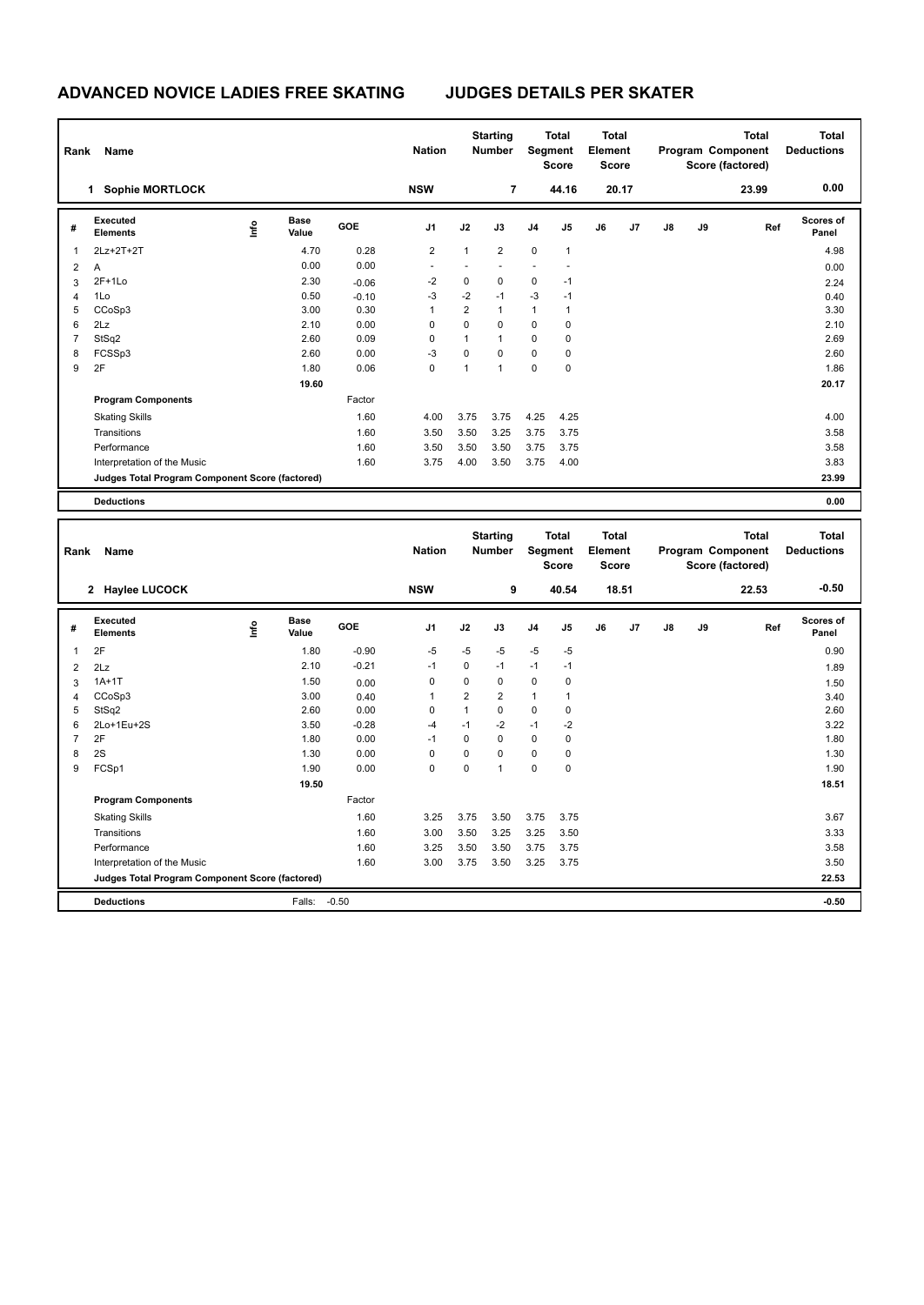| Rank                     | Name                                            |   |                      |            | <b>Nation</b>  |                | <b>Starting</b><br>Number        |                | <b>Total</b><br>Segment<br><b>Score</b> | <b>Total</b><br>Element<br><b>Score</b> |       |               | Program Component<br>Score (factored) | <b>Total</b> | <b>Total</b><br><b>Deductions</b> |
|--------------------------|-------------------------------------------------|---|----------------------|------------|----------------|----------------|----------------------------------|----------------|-----------------------------------------|-----------------------------------------|-------|---------------|---------------------------------------|--------------|-----------------------------------|
|                          | 3 Trisha TONG                                   |   |                      |            | <b>NSW</b>     |                | 10                               |                | 39.33                                   |                                         | 17.53 |               |                                       | 22.80        | $-1.00$                           |
| #                        | Executed<br><b>Elements</b>                     | ۴ | <b>Base</b><br>Value | GOE        | J <sub>1</sub> | J2             | J3                               | J <sub>4</sub> | J5                                      | J6                                      | J7    | J8            | J9                                    | Ref          | Scores of<br>Panel                |
| 1                        | $2Lz+2T$                                        |   | 3.40                 | $-0.70$    | $-3$           | -3             | -3                               | $-4$           | $-4$                                    |                                         |       |               |                                       |              | 2.70                              |
| $\overline{2}$           | $2F+1Lo$                                        |   | 2.30                 | $-0.06$    | $\mathbf 0$    | $\overline{0}$ | $\mathbf 0$                      | $-1$           | $-1$                                    |                                         |       |               |                                       |              | 2.24                              |
| 3                        | 2Lo                                             |   | 1.70                 | 0.00       | $\mathbf 0$    | 0              | $\mathbf{1}$                     | 0              | 0                                       |                                         |       |               |                                       |              | 1.70                              |
| $\overline{4}$           | CCoSp3                                          |   | 3.00                 | 0.70       | 3              | $\overline{2}$ | 3                                | $\overline{2}$ | 2                                       |                                         |       |               |                                       |              | 3.70                              |
| 5                        | 1A                                              |   | 1.10                 | 0.00       | $\mathbf 0$    | 0              | $\mathbf 0$                      | $\mathbf 0$    | 0                                       |                                         |       |               |                                       |              | 1.10                              |
| 6                        | 2Lz                                             |   | 2.10                 | $-1.05$    | $-5$           | $-5$           | $-5$                             | $-5$           | $-5$                                    |                                         |       |               |                                       |              | 1.05                              |
| $\overline{\mathcal{I}}$ | StSq3                                           |   | 3.30                 | 0.00       | $\mathbf 0$    | $-1$           | $\mathbf{1}$                     | $\mathbf 0$    | 0                                       |                                         |       |               |                                       |              | 3.30                              |
| 8                        | 2F                                              |   | 1.80                 | $-0.06$    | $\mathbf 0$    | 0              | $-1$                             | $\mathbf 0$    | $-1$                                    |                                         |       |               |                                       |              | 1.74                              |
| 9                        | FSSp                                            |   | 0.00                 | 0.00       |                |                |                                  |                | ä,                                      |                                         |       |               |                                       |              | 0.00                              |
|                          |                                                 |   | 18.70                |            |                |                |                                  |                |                                         |                                         |       |               |                                       |              | 17.53                             |
|                          | <b>Program Components</b>                       |   |                      | Factor     |                |                |                                  |                |                                         |                                         |       |               |                                       |              |                                   |
|                          | <b>Skating Skills</b>                           |   |                      | 1.60       | 3.50           | 3.25           | 3.75                             | 4.00           | 4.00                                    |                                         |       |               |                                       |              | 3.75                              |
|                          | Transitions                                     |   |                      | 1.60       | 3.50           | 3.00           | 3.50                             | 3.75           | 3.50                                    |                                         |       |               |                                       |              | 3.50                              |
|                          | Performance                                     |   |                      | 1.60       | 3.50           | 3.00           | 3.50                             | 3.25           | 3.75                                    |                                         |       |               |                                       |              | 3.42                              |
|                          | Interpretation of the Music                     |   |                      | 1.60       | 3.50           | 3.25           | 3.50                             | 3.75           | 3.75                                    |                                         |       |               |                                       |              | 3.58                              |
|                          | Judges Total Program Component Score (factored) |   |                      |            |                |                |                                  |                |                                         |                                         |       |               |                                       |              | 22.80                             |
|                          | <b>Deductions</b>                               |   | Falls: -1.00         |            |                |                |                                  |                |                                         |                                         |       |               |                                       |              | $-1.00$                           |
| Rank                     | Name                                            |   |                      |            | <b>Nation</b>  |                | <b>Starting</b><br><b>Number</b> |                | <b>Total</b><br>Segment<br><b>Score</b> | Total<br>Element<br><b>Score</b>        |       |               | Program Component<br>Score (factored) | <b>Total</b> | Total<br><b>Deductions</b>        |
|                          | 4 Melodia ZIMMATORE                             |   |                      |            | <b>NSW</b>     |                | 8                                |                | 38.64                                   |                                         | 16.71 |               |                                       | 22.93        | $-1.00$                           |
| #                        | Executed<br>Elements                            | ۴ | <b>Base</b><br>Value | <b>GOE</b> | J1             | J2             | J3                               | J <sub>4</sub> | J5                                      | J6                                      | J7    | $\mathsf{J}8$ | J9                                    | Ref          | Scores of<br>Panel                |
| 1                        | 2Lz                                             |   | 2.10                 | $-1.05$    | $-5$           | $-5$           | -5                               | $-5$           | $-5$                                    |                                         |       |               |                                       |              | 1.05                              |
| 2                        | 2Lo+1A+SEQ                                      |   | 2.24                 | 0.00       | $\mathbf 0$    | 0              | $\mathbf 0$                      | $\mathbf 0$    | 0                                       |                                         |       |               |                                       |              | 2.24                              |
| 3                        | 2F                                              |   | 1.80                 | 0.00       | $\mathbf 0$    | 0              | $\mathbf 0$                      | 0              | 0                                       |                                         |       |               |                                       |              | 1.80                              |
| 4                        | FSSp3                                           |   | 2.60                 | $-0.26$    | $-2$           | $-1$           | $-1$                             | $-1$           | $-1$                                    |                                         |       |               |                                       |              | 2.34                              |
| 5                        | $2T+2T$                                         |   | 2.60                 | $-0.26$    | $-2$           | $-1$           | $-2$                             | $-2$           | $-2$                                    |                                         |       |               |                                       |              | 2.34                              |
| 6                        | 1A                                              |   | 1.10                 | 0.00       | $\mathbf 0$    | $\overline{0}$ | $\Omega$                         | $\mathbf 0$    | 0                                       |                                         |       |               |                                       |              | 1.10                              |
| $\overline{7}$           | StSq1                                           |   | 1.80                 | $-0.66$    | $-5$           | -3             | $-5$                             | $\pmb{0}$      | -3                                      |                                         |       |               |                                       |              | 1.14                              |
| 8                        | 2Lo                                             |   | 1.70                 | 0.00       | 0              | 0              | $\pmb{0}$                        | 0              | 0                                       |                                         |       |               |                                       |              | 1.70                              |
| 9                        | CCoSp3                                          |   | 3.00                 | 0.00       | $-1$           | 0              | $\Omega$                         | $\Omega$       | 0                                       |                                         |       |               |                                       |              | 3.00                              |
|                          |                                                 |   | 18.94                |            |                |                |                                  |                |                                         |                                         |       |               |                                       |              | 16.71                             |
|                          | <b>Program Components</b>                       |   |                      | Factor     |                |                |                                  |                |                                         |                                         |       |               |                                       |              |                                   |

Skating Skills 3.75 3.25 3.50 4.00 4.00 1.60 3.75

Transitions 1.60 3.75 3.25 3.00 3.75 3.50 3.50 Performance 1.60 3.50 3.00 3.25 3.75 3.75 3.50 Interpretation of the Music **1.60** 1.60 3.75 3.50 3.25 4.00 3.50

**Deductions** Falls: -1.00 **-1.00 Judges Total Program Component Score (factored) 22.93**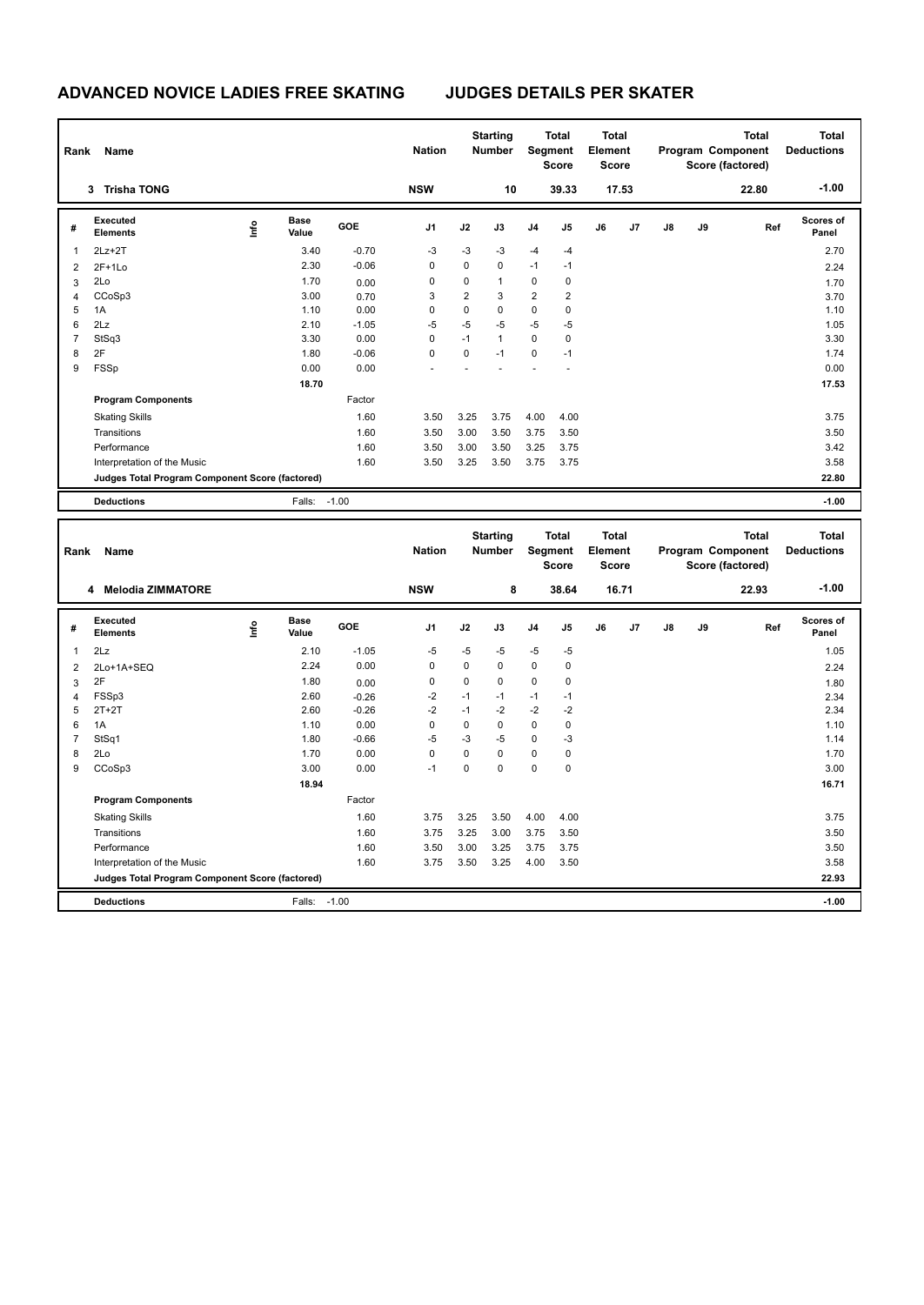|   | Rank<br>Name                                    |      |                      |         | <b>Nation</b>  |              | <b>Starting</b><br><b>Total</b><br>Segment<br><b>Number</b><br><b>Score</b> |                |       | <b>Total</b><br>Element<br><b>Score</b> |       | Total<br>Program Component<br>Score (factored) |    |       | <b>Total</b><br><b>Deductions</b> |
|---|-------------------------------------------------|------|----------------------|---------|----------------|--------------|-----------------------------------------------------------------------------|----------------|-------|-----------------------------------------|-------|------------------------------------------------|----|-------|-----------------------------------|
|   | <b>Tamara ABAGI</b><br>5.                       |      |                      |         | <b>NSW</b>     |              | 5                                                                           |                | 36.41 |                                         | 14.37 |                                                |    | 22.54 | $-0.50$                           |
| # | Executed<br><b>Elements</b>                     | ١nfo | <b>Base</b><br>Value | GOE     | J <sub>1</sub> | J2           | J3                                                                          | J <sub>4</sub> | J5    | J6                                      | J7    | $\mathsf{J}8$                                  | J9 | Ref   | <b>Scores of</b><br>Panel         |
| 1 | FSSp2                                           |      | 2.30                 | 0.15    | $\mathbf{1}$   | $\mathbf{1}$ | $\mathbf{1}$                                                                | $\mathbf 0$    | 0     |                                         |       |                                                |    |       | 2.45                              |
| 2 | $2F+2T<<$                                       | <<   | 2.20                 | $-0.66$ | $-4$           | $-3$         | $-4$                                                                        | $-3$           | $-4$  |                                         |       |                                                |    |       | 1.54                              |
| 3 | 2S                                              |      | 1.30                 | $-0.09$ | $-1$           | 0            | $-1$                                                                        | 0              | $-1$  |                                         |       |                                                |    |       | 1.21                              |
| 4 | 1A                                              |      | 1.10                 | 0.00    | $\Omega$       | 0            | $\mathbf{1}$                                                                | 0              | 0     |                                         |       |                                                |    |       | 1.10                              |
| 5 | 2F                                              |      | 1.80                 | $-0.18$ | $-2$           | 0            | $-1$                                                                        | $-1$           | $-1$  |                                         |       |                                                |    |       | 1.62                              |
| 6 | 2Lo                                             |      | 1.70                 | $-0.85$ | $-5$           | $-5$         | -5                                                                          | $-5$           | $-5$  |                                         |       |                                                |    |       | 0.85                              |
| 7 | 2Lz                                             |      | 2.10                 | $-0.70$ | $-5$           | $-2$         | $-4$                                                                        | $-3$           | -3    |                                         |       |                                                |    |       | 1.40                              |
| 8 | CCoSp3V                                         |      | 2.25                 | 0.15    | $-1$           | $\mathbf{1}$ | $\Omega$                                                                    | $\overline{2}$ | 1     |                                         |       |                                                |    |       | 2.40                              |
| 9 | StSq1                                           |      | 1.80                 | 0.00    | 0              | 0            | $\mathbf 0$                                                                 | $\mathbf{1}$   | 0     |                                         |       |                                                |    |       | 1.80                              |
|   |                                                 |      | 16.55                |         |                |              |                                                                             |                |       |                                         |       |                                                |    |       | 14.37                             |
|   | <b>Program Components</b>                       |      |                      | Factor  |                |              |                                                                             |                |       |                                         |       |                                                |    |       |                                   |
|   | <b>Skating Skills</b>                           |      |                      | 1.60    | 4.00           | 3.50         | 3.25                                                                        | 4.00           | 3.75  |                                         |       |                                                |    |       | 3.75                              |
|   | Transitions                                     |      |                      | 1.60    | 3.75           | 3.25         | 2.75                                                                        | 3.50           | 3.50  |                                         |       |                                                |    |       | 3.42                              |
|   | Performance                                     |      |                      | 1.60    | 3.50           | 3.25         | 3.25                                                                        | 3.75           | 3.75  |                                         |       |                                                |    |       | 3.50                              |
|   | Interpretation of the Music                     |      |                      | 1.60    | 3.50           | 3.00         | 3.25                                                                        | 3.75           | 3.50  |                                         |       |                                                |    |       | 3.42                              |
|   | Judges Total Program Component Score (factored) |      |                      |         |                |              |                                                                             |                |       |                                         |       |                                                |    |       | 22.54                             |
|   | <b>Deductions</b>                               |      | Falls:               | $-0.50$ |                |              |                                                                             |                |       |                                         |       |                                                |    |       | $-0.50$                           |

<< Downgraded jump

| Rank | Name                                            |       |                      |         | <b>Nation</b>  |             | <b>Starting</b><br><b>Number</b> | Segment        | <b>Total</b><br><b>Score</b> | <b>Total</b><br>Element<br><b>Score</b> |       |               |    | <b>Total</b><br>Program Component<br>Score (factored) | <b>Total</b><br><b>Deductions</b> |
|------|-------------------------------------------------|-------|----------------------|---------|----------------|-------------|----------------------------------|----------------|------------------------------|-----------------------------------------|-------|---------------|----|-------------------------------------------------------|-----------------------------------|
|      | <b>Kaitlyn INESON</b><br>6                      |       |                      |         | <b>NSW</b>     |             | $\overline{2}$                   |                | 36.04                        |                                         | 16.54 |               |    | 20.00                                                 | $-0.50$                           |
| #    | Executed<br><b>Elements</b>                     | Linfo | <b>Base</b><br>Value | GOE     | J <sub>1</sub> | J2          | J3                               | J <sub>4</sub> | J5                           | J6                                      | J7    | $\mathsf{J}8$ | J9 | Ref                                                   | Scores of<br>Panel                |
| 1    | $2Lo+2T$                                        |       | 3.00                 | 0.06    | 1              | $\mathbf 0$ | 1                                | $\mathbf 0$    | $\mathbf 0$                  |                                         |       |               |    |                                                       | 3.06                              |
| 2    | $2Lz+2T$                                        |       | 3.40                 | $-0.63$ | -3             | $-2$        | $-4$                             | $-3$           | -3                           |                                         |       |               |    |                                                       | 2.77                              |
| 3    | 1A<<                                            | <<    | 0.00                 | 0.00    | $\blacksquare$ |             | $\overline{\phantom{a}}$         | ٠              | $\overline{\phantom{a}}$     |                                         |       |               |    |                                                       | 0.00                              |
| 4    | FCSSp2                                          |       | 2.30                 | $-0.08$ | $-1$           | $-2$        | 0                                | $\mathbf 0$    | 0                            |                                         |       |               |    |                                                       | 2.22                              |
| 5    | 2F                                              |       | 1.80                 | $-0.60$ | $-3$           | $-3$        | $-3$                             | $-4$           | $-4$                         |                                         |       |               |    |                                                       | 1.20                              |
| 6    | 2F                                              |       | 1.80                 | 0.00    | $\Omega$       | $\Omega$    | 1                                | $\mathbf 0$    | 0                            |                                         |       |               |    |                                                       | 1.80                              |
|      | 2Lz                                             |       | 2.10                 | $-0.49$ | $-3$           | $\Omega$    | $-2$                             | $-3$           | $-2$                         |                                         |       |               |    |                                                       | 1.61                              |
| 8    | CCoSp2                                          |       | 2.50                 | 0.00    | $\mathbf 0$    | $\Omega$    | 0                                | $\pmb{0}$      | 0                            |                                         |       |               |    |                                                       | 2.50                              |
| 9    | StSq1                                           |       | 1.80                 | $-0.42$ | $-2$           | $-2$        | $-3$                             | $-3$           | $-1$                         |                                         |       |               |    |                                                       | 1.38                              |
|      |                                                 |       | 18.70                |         |                |             |                                  |                |                              |                                         |       |               |    |                                                       | 16.54                             |
|      | <b>Program Components</b>                       |       |                      | Factor  |                |             |                                  |                |                              |                                         |       |               |    |                                                       |                                   |
|      | <b>Skating Skills</b>                           |       |                      | 1.60    | 3.50           | 3.00        | 3.50                             | 3.50           | 3.25                         |                                         |       |               |    |                                                       | 3.42                              |
|      | Transitions                                     |       |                      | 1.60    | 3.00           | 2.75        | 3.25                             | 3.25           | 3.00                         |                                         |       |               |    |                                                       | 3.08                              |
|      | Performance                                     |       |                      | 1.60    | 2.75           | 3.00        | 3.25                             | 3.00           | 3.00                         |                                         |       |               |    |                                                       | 3.00                              |
|      | Interpretation of the Music                     |       |                      | 1.60    | 3.00           | 3.00        | 3.25                             | 3.00           | 3.00                         |                                         |       |               |    |                                                       | 3.00                              |
|      | Judges Total Program Component Score (factored) |       |                      |         |                |             |                                  |                |                              |                                         |       |               |    |                                                       | 20.00                             |
|      | <b>Deductions</b>                               |       | Falls:               | $-0.50$ |                |             |                                  |                |                              |                                         |       |               |    |                                                       | $-0.50$                           |

<< Downgraded jump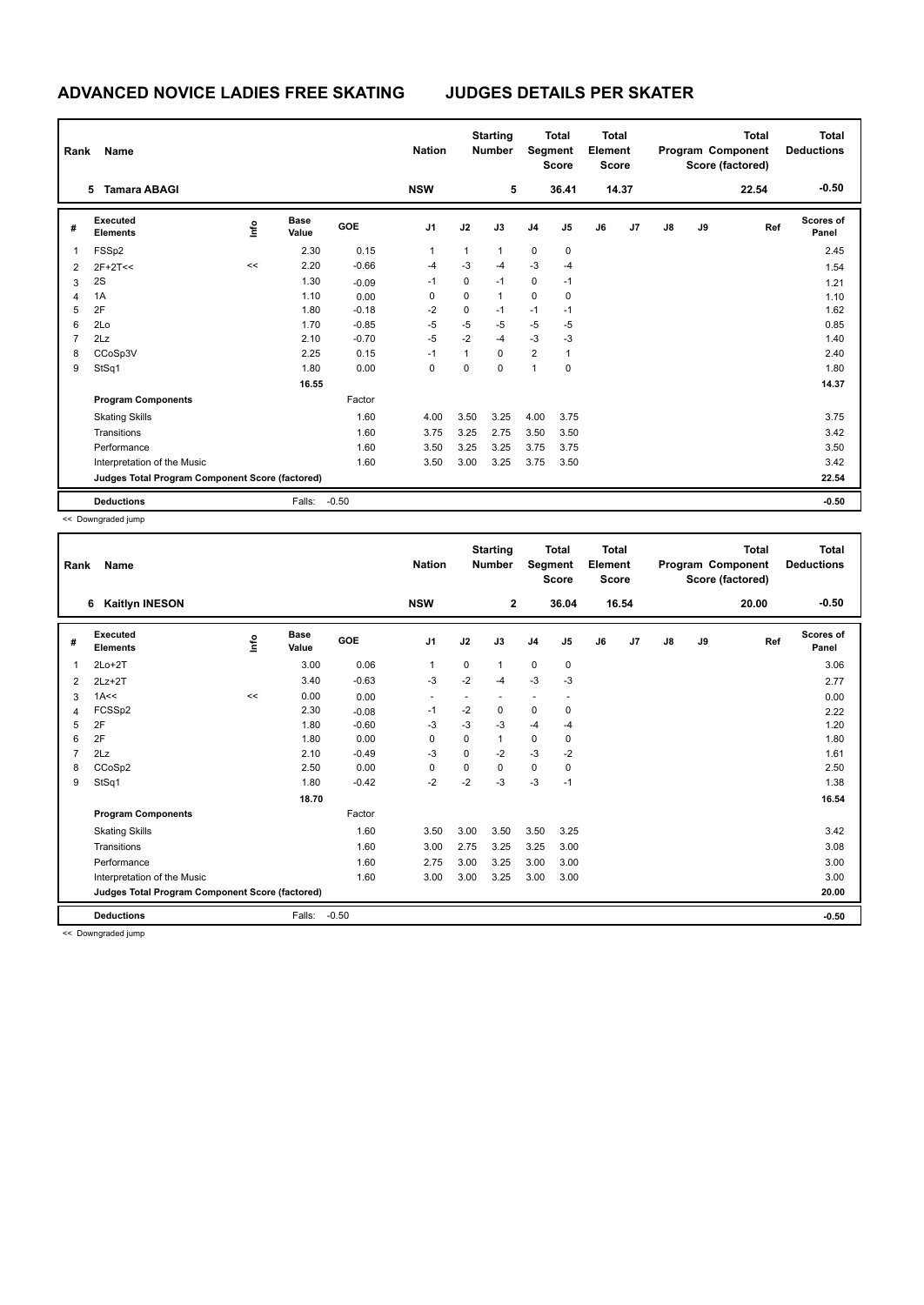| Rank | Name                                            |      |                      | <b>Nation</b> | <b>Starting</b><br><b>Number</b> |              |             | <b>Total</b><br><b>Total</b><br>Element<br>Segment<br><b>Score</b><br><b>Score</b> |       |    |       |               | <b>Total</b><br>Program Component<br>Score (factored) | <b>Total</b><br><b>Deductions</b> |                           |
|------|-------------------------------------------------|------|----------------------|---------------|----------------------------------|--------------|-------------|------------------------------------------------------------------------------------|-------|----|-------|---------------|-------------------------------------------------------|-----------------------------------|---------------------------|
|      | <b>Melody LUO</b><br>7                          |      |                      |               | <b>NSW</b>                       |              | 6           |                                                                                    | 33.77 |    | 13.10 |               |                                                       | 20.67                             | 0.00                      |
| #    | Executed<br><b>Elements</b>                     | ١nfo | <b>Base</b><br>Value | <b>GOE</b>    | J <sub>1</sub>                   | J2           | J3          | J <sub>4</sub>                                                                     | J5    | J6 | J7    | $\mathsf{J}8$ | J9                                                    | Ref                               | <b>Scores of</b><br>Panel |
| 1    | 2F                                              |      | 1.80                 | $-0.54$       | $-3$                             | $-3$         | $-3$        | $-3$                                                                               | $-3$  |    |       |               |                                                       |                                   | 1.26                      |
| 2    | FSSp1V                                          |      | 1.50                 | $-0.05$       | $-2$                             | $\mathbf{1}$ | $\mathbf 0$ | $-1$                                                                               | 0     |    |       |               |                                                       |                                   | 1.45                      |
| 3    | 2S+1A+SEQ                                       |      | 1.92                 | 0.00          | 0                                | 0            | 0           | $\mathbf 0$                                                                        | 0     |    |       |               |                                                       |                                   | 1.92                      |
| 4    | 2Lo<+2Lo<<                                      | <<   | 1.86                 | $-0.59$       | -4                               | -4           | $-5$        | $-4$                                                                               | $-5$  |    |       |               |                                                       |                                   | 1.27                      |
| 5    | 2F                                              |      | 1.80                 | 0.00          | 0                                | 0            | $-1$        | $\mathbf 0$                                                                        | 0     |    |       |               |                                                       |                                   | 1.80                      |
| 6    | 2S                                              |      | 1.30                 | 0.00          | 0                                | 0            | 0           | 0                                                                                  | 0     |    |       |               |                                                       |                                   | 1.30                      |
| 7    | CCoSp1V                                         |      | 1.50                 | $-0.30$       | $-3$                             | $-1$         | $-2$        | $-2$                                                                               | $-2$  |    |       |               |                                                       |                                   | 1.20                      |
| 8    | StSq1                                           |      | 1.80                 | 0.00          | $-1$                             | 0            | $\mathbf 0$ | 0                                                                                  | 0     |    |       |               |                                                       |                                   | 1.80                      |
| 9    | 1A                                              |      | 1.10                 | 0.00          | 0                                | 0            | 0           | 0                                                                                  | 0     |    |       |               |                                                       |                                   | 1.10                      |
|      |                                                 |      | 14.58                |               |                                  |              |             |                                                                                    |       |    |       |               |                                                       |                                   | 13.10                     |
|      | <b>Program Components</b>                       |      |                      | Factor        |                                  |              |             |                                                                                    |       |    |       |               |                                                       |                                   |                           |
|      | <b>Skating Skills</b>                           |      |                      | 1.60          | 3.50                             | 3.00         | 3.25        | 3.50                                                                               | 3.50  |    |       |               |                                                       |                                   | 3.42                      |
|      | Transitions                                     |      |                      | 1.60          | 3.25                             | 2.75         | 2.75        | 3.00                                                                               | 3.25  |    |       |               |                                                       |                                   | 3.00                      |
|      | Performance                                     |      |                      | 1.60          | 3.25                             | 3.00         | 3.25        | 3.50                                                                               | 3.50  |    |       |               |                                                       |                                   | 3.33                      |
|      | Interpretation of the Music                     |      |                      | 1.60          | 3.00                             | 3.00         | 3.25        | 3.25                                                                               | 3.50  |    |       |               |                                                       |                                   | 3.17                      |
|      | Judges Total Program Component Score (factored) |      |                      |               |                                  |              |             |                                                                                    |       |    |       |               |                                                       |                                   | 20.67                     |
|      | <b>Deductions</b>                               |      |                      |               |                                  |              |             |                                                                                    |       |    |       |               |                                                       |                                   | 0.00                      |

< Under-rotated jump << Downgraded jump

| Rank | Name                                            |      |                      |         | <b>Nation</b>  |                | <b>Starting</b><br><b>Number</b> | Segment        | <b>Total</b><br><b>Score</b> | <b>Total</b><br>Element<br><b>Score</b> |       |               |    | <b>Total</b><br>Program Component<br>Score (factored) | <b>Total</b><br><b>Deductions</b> |
|------|-------------------------------------------------|------|----------------------|---------|----------------|----------------|----------------------------------|----------------|------------------------------|-----------------------------------------|-------|---------------|----|-------------------------------------------------------|-----------------------------------|
|      | <b>Rina JIANG</b><br>8                          |      |                      |         | <b>NSW</b>     |                | 3                                |                | 31.16                        |                                         | 10.72 |               |    | 20.94                                                 | $-0.50$                           |
| #    | Executed<br><b>Elements</b>                     | lnfo | <b>Base</b><br>Value | GOE     | J <sub>1</sub> | J2             | J3                               | J <sub>4</sub> | J5                           | J6                                      | J7    | $\mathsf{J}8$ | J9 | Ref                                                   | Scores of<br>Panel                |
| 1    | 2Lo                                             |      | 1.70                 | $-0.62$ | $-3$           | $-4$           | $-4$                             | -3             | $-4$                         |                                         |       |               |    |                                                       | 1.08                              |
| 2    | 2F<<                                            | <<   | 0.50                 | $-0.25$ | $-5$           | $-5$           | $-5$                             | $-5$           | $-5$                         |                                         |       |               |    |                                                       | 0.25                              |
| 3    | FCSp2                                           |      | 2.30                 | 0.15    | $\overline{2}$ | 1              | 1                                | $-1$           | 0                            |                                         |       |               |    |                                                       | 2.45                              |
| 4    | StSq1                                           |      | 1.80                 | 0.12    | 1              | 1              | 1                                | 0              | 0                            |                                         |       |               |    |                                                       | 1.92                              |
| 5    | 2S                                              |      | 1.30                 | 0.00    | $-1$           | 0              | 1                                | $\mathbf 0$    | 0                            |                                         |       |               |    |                                                       | 1.30                              |
| 6    | 1Lo                                             |      | 0.50                 | $-0.20$ | $-5$           | $-1$           | $-5$                             | $-3$           | $-4$                         |                                         |       |               |    |                                                       | 0.30                              |
|      | 2F<<                                            | <<   | 0.50                 | $-0.25$ | $-5$           | $-5$           | $-5$                             | $-4$           | $-5$                         |                                         |       |               |    |                                                       | 0.25                              |
| 8    | 1A                                              |      | 1.10                 | 0.00    | 0              | 0              | 0                                | $\mathbf 0$    | 0                            |                                         |       |               |    |                                                       | 1.10                              |
| 9    | CCoSp2V                                         |      | 1.88                 | 0.19    | $\mathbf{1}$   | $\overline{1}$ | 1                                | $\mathbf{1}$   | 0                            |                                         |       |               |    |                                                       | 2.07                              |
|      |                                                 |      | 11.58                |         |                |                |                                  |                |                              |                                         |       |               |    |                                                       | 10.72                             |
|      | <b>Program Components</b>                       |      |                      | Factor  |                |                |                                  |                |                              |                                         |       |               |    |                                                       |                                   |
|      | <b>Skating Skills</b>                           |      |                      | 1.60    | 3.50           | 3.50           | 3.50                             | 3.50           | 3.00                         |                                         |       |               |    |                                                       | 3.50                              |
|      | Transitions                                     |      |                      | 1.60    | 3.25           | 3.25           | 3.00                             | 3.25           | 3.00                         |                                         |       |               |    |                                                       | 3.17                              |
|      | Performance                                     |      |                      | 1.60    | 3.00           | 3.25           | 3.25                             | 3.50           | 2.75                         |                                         |       |               |    |                                                       | 3.17                              |
|      | Interpretation of the Music                     |      |                      | 1.60    | 3.25           | 3.75           | 3.25                             | 3.25           | 3.25                         |                                         |       |               |    |                                                       | 3.25                              |
|      | Judges Total Program Component Score (factored) |      |                      |         |                |                |                                  |                |                              |                                         |       |               |    |                                                       | 20.94                             |
|      | <b>Deductions</b>                               |      | Falls:               | $-0.50$ |                |                |                                  |                |                              |                                         |       |               |    |                                                       | $-0.50$                           |

<< Downgraded jump